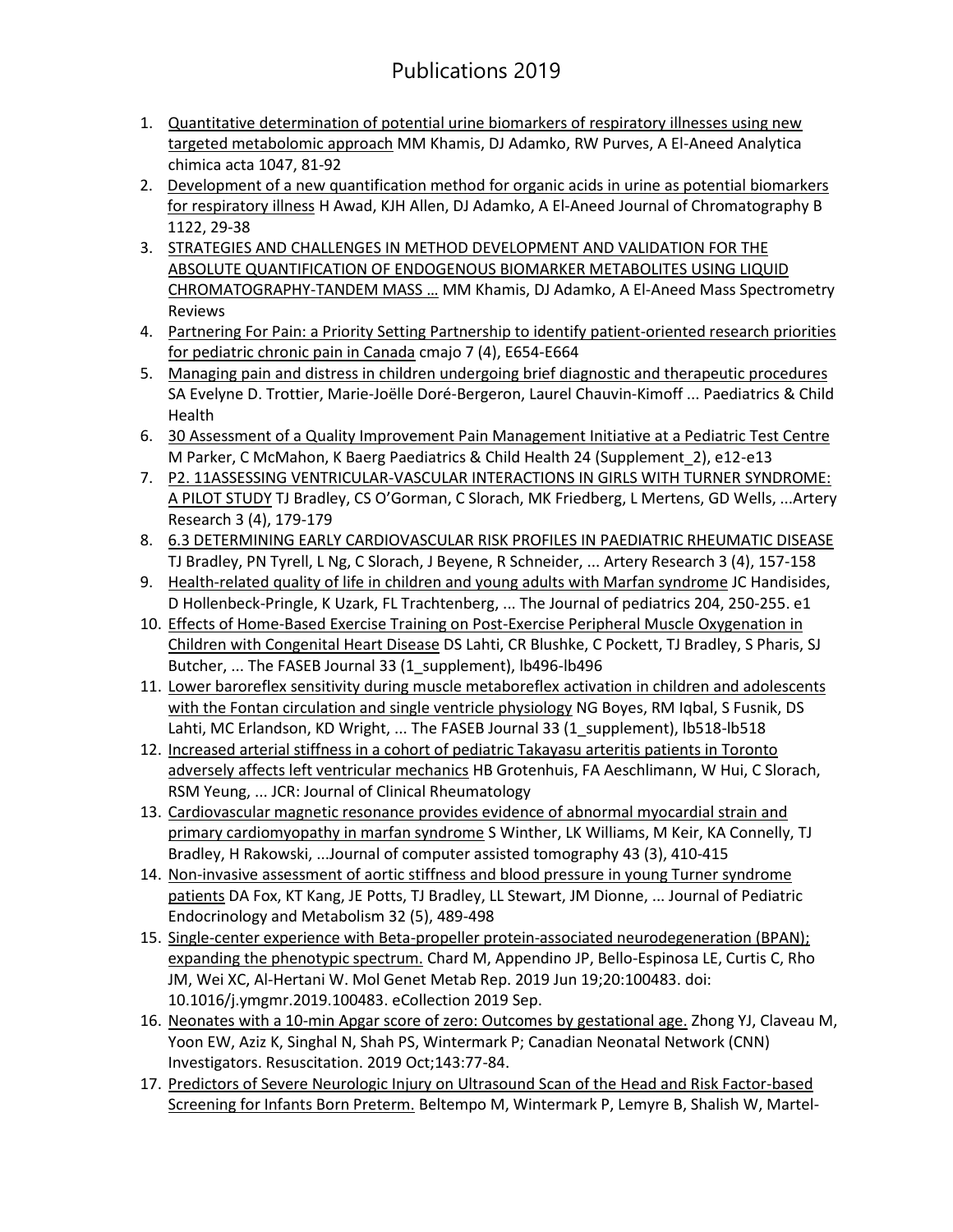## Publications 2019

Bucci A, Narvey M, Ng EH, Guillot M, Shah PS; Canadian Neonatal Network Investigators. J Pediatr. 2019 Nov;214:27-33.e3.

18. [Trends in sex-specific differences in outcomes in extreme preterms: progress or natural](https://www.ncbi.nlm.nih.gov/pubmed/31186268)  [barriers?](https://www.ncbi.nlm.nih.gov/pubmed/31186268)

Garfinkle J, Yoon EW, Alvaro R, Nwaesei C, Claveau M, Lee SK, Shah PS; Canadian Neonatal Network Investigators. Arch Dis Child Fetal Neonatal Ed. 2020 Mar;105(2):158-163

- 19. [Outcomes of singleton small for gestational age preterm infants exposed to maternal](https://www.ncbi.nlm.nih.gov/pubmed/31086284)  [hypertension: a retrospective cohort study.](https://www.ncbi.nlm.nih.gov/pubmed/31086284) ElSayed E, Daspal S, Yee W, Pelausa E, Canning R, Shah PS, Yusuf K; Canadian Neonatal Network Investigators. Pediatr Res. 2019 Aug;86(2):269- 275.
- 20. [Maternal smoking and neurodevelopmental outcomes in infants <29 weeks gestation: a](https://www.ncbi.nlm.nih.gov/pubmed/30996278)  [multicenter cohort study.](https://www.ncbi.nlm.nih.gov/pubmed/30996278) Ediger K, Hasan SU, Synnes A, Shah J, Creighton D, Isayama T, Shah PS, Lodha A; Canadian Neonatal Network; Canadian Neonatal Follow-Up Network. J Perinatol. 2019 Jun;39(6):791-799.
- 21. [Optic Nerve Sheath Diameter for Preterm Infants: A Pilot Study.](https://www.ncbi.nlm.nih.gov/pubmed/30889584) Ardell S, Daspal S, Holt T, Hansen G. Neonatology. 2019;116(1):1-5.
- 22. [The Value of Different Radiological Modalities in Assessment of Spontaneous](https://www.ncbi.nlm.nih.gov/pubmed/30854247)  [Pneumomediastinum: Case Review and Diagnostic Perspective.](https://www.ncbi.nlm.nih.gov/pubmed/30854247) Jariwala PS, Kalaniti K, Wonko N, Daspal S, Mugarab Samedi V. AJP Rep. 2019 Jan;9(1):e72-e75.
- 23. [Central Line-Associated Blood Stream Infections and Non-Central Line-Associated Blood Stream](https://www.ncbi.nlm.nih.gov/pubmed/30853200)  [Infections Surveillance in Canadian Tertiary Care Neonatal Intensive Care Units.](https://www.ncbi.nlm.nih.gov/pubmed/30853200) Zipursky AR, Yoon EW, Emberley J, Bertelle V, Kanungo J, Lee SK, Shah PS; Canadian Neonatal Network Investigators. J Pediatr. 2019 May;208:176-182.e6
- 24. Extensive cardiopulmonary resuscitation of preterm neonates at birth and mortality and [developmental outcomes.](https://www.ncbi.nlm.nih.gov/pubmed/30629993) Fischer N, Soraisham A, Shah PS, Synnes A, Rabi Y, Singhal N, Ting JY, Creighton D, Dewey D, Ballantyne M, Lodha A; Canadian Neonatal Network™ (CNN) and the Canadian Neonatal Follow-up Network (CNFUN) Canadian Neonatal Network (CNN) Site Investigators. Resuscitation. 2019 Feb;135:57-65.
- 25. [Focus: Death: Brain Death Criteria: Medical Dogma and Outliers](javascript:void(0)) M Rayner, M Mansoor, T Holt, G Hansen The Yale Journal of Biology and Medicine 92 (4), 751
- 26. [Impact of intensive care unit supportive care on the physiology of Ebola virus disease in a](javascript:void(0))  [universally lethal non-human primate model](javascript:void(0)) G Poliquin, D Funk, S Jones, K Tran, C Ranadheera, M Hagan, K Tierney, Intensive care medicine experimental 7 (1), 1-13
- 27. [Surgical repair for common arterial trunk with pulmonary dominance, hypoplasia of ascending](javascript:void(0))  [aorta, and interrupted aortic arch](javascript:void(0)) S Talwar, B Siddharth, SK Gupta, A Bhoje, SK Choudhary Annals of pediatric cardiology 12 (3), 287
- 28. [Thoracic electrical impedance tomography to minimize right heart strain following cardiac arrest](javascript:void(0)) G Hansen, T Holt, J Dmytrowich Annals of pediatric cardiology 12 (3), 315
- 29. [An Affordable Smart Phone Communication System from Highway to Helipad: A Case Series](javascript:void(0)) J Koll, D Martin, G Hansen Journal of Mobile Technology in Medicine 8 (1), 53-60
- 30. [Utilizing Pediatric Scoring Systems to Predict Disposition During Interfacility Transport](javascript:void(0)) T Holt, M Prodanuk, G Hansen Prehospital Emergency Care 23 (2), 249-253
- 31. Pediatric early warni[ng score and deteriorating ward patients on high‐flow therapy](javascript:void(0)) G Hansen, J Hochman, M Garner, J Dmytrowich, T Holt Pediatrics International 61 (3), 278-283
- 32. [Contemplating remote presence technology for culturally safe health care for rural indigenous](javascript:void(0))  [children](javascript:void(0)) T Holt, G Hansen, V McKinney, I Mendez AlterNative: An International Journal of Indigenous Peoples 15 (1), 31-33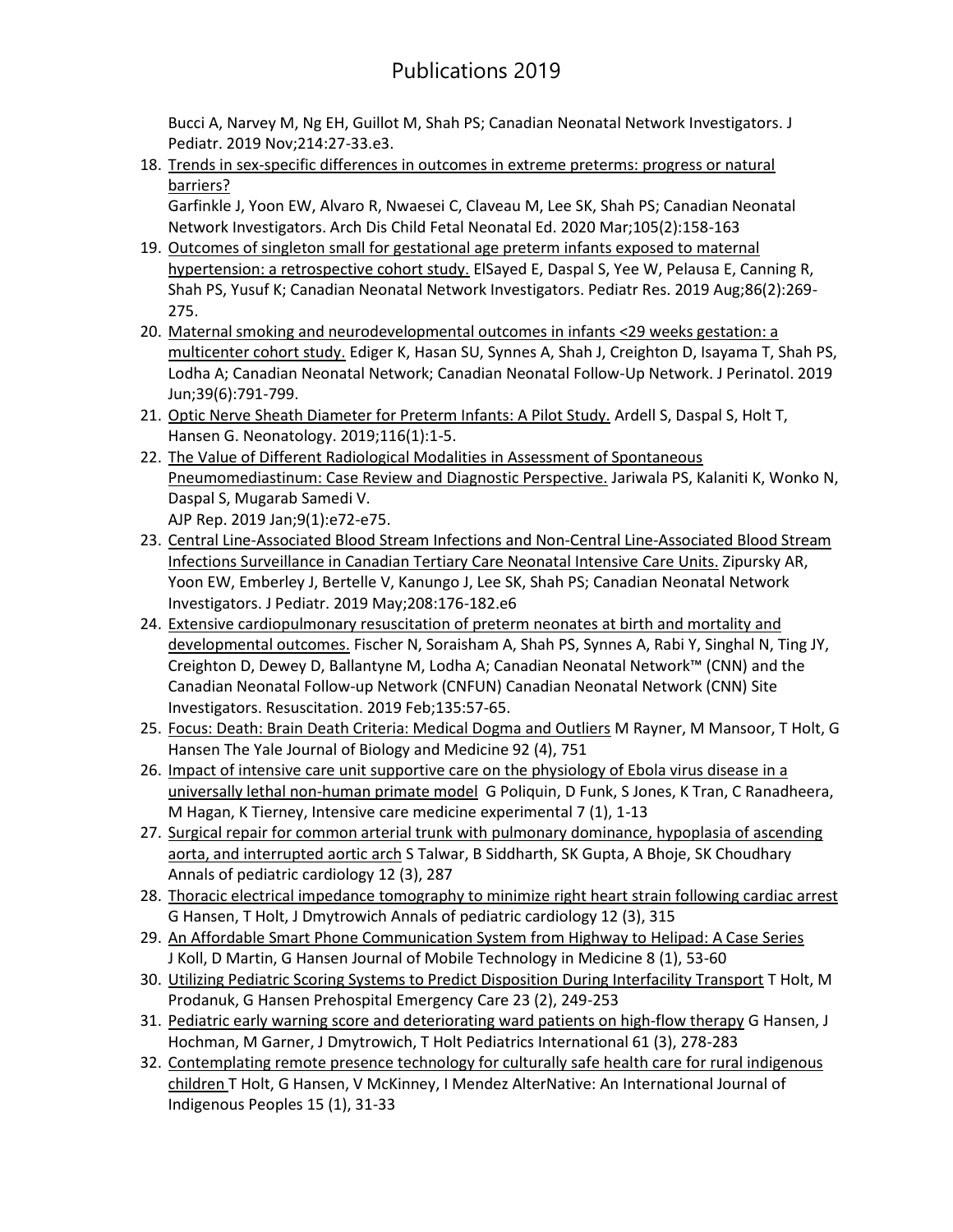## Publications 2019

- 33. [Pulmonary Thromboses in Pediatric Acute Respiratory Distress Syndrome](javascript:void(0)) M Caudron, T Holt, GDE Cuvelier, J Dmytrowich, G Hansen Respiratory care 64 (2), 209-216
- 34. [Implementation and Evaluation of a Diabetic Ketoacidosis Order Set in Pediatric Type 1 Diabetes](https://www.ncbi.nlm.nih.gov/pubmed/30777707)  [at a Tertiary Care Hospital: A Quality-Improvement Initiative.](https://www.ncbi.nlm.nih.gov/pubmed/30777707) Flood K, Nour M, Holt T, Cattell V, Krochak C, Inman M. Can J Diabetes. 2019 Jul;43(5):297-303.
- 35. [Position Statement on the Use of Medical Cannabis for the Treatment of Epilepsy in Canada: By](javascript:void(0))  [the Canadian League Against Epilepsy Medical Therapeutics Committee, Invited](javascript:void(0)) … JP Appendino, C Boelman, PM Brna, JG Burneo, CS Claassen, ... Canadian Journal of Neurological Sciences 46 (6), 645-652
- 36. [Are Ketamine infusions a viable therapeutic option for refractory neonatal seizures?](javascript:void(0)) RJ Huntsman, L Strueby, W Bingham Pediatric neurology
- 37. [Dosage related efficacy and tolerability of cannabidiol in children with treatment-resistant](javascript:void(0))  [epileptic encephalopathy: preliminary results of the CARE-E study](javascript:void(0)) RJ Huntsman, R Tang-Wai, J Alcorn, S Vuong, B Acton, S Corley, ... Frontiers in neurology 10, 716
- 38. [Cannabis for Pediatric and Adult Epilepsy](javascript:void(0)) RJ Huntsman, R Tang-Wai, J Tellez-Zenteno Recent Advances in Cannabinoid Research
- 39. [A Simulation Study to Assess the Effect of Analytic Error on Neonatal Glucose Measurements](javascript:void(0))  [Using the Canadian Pediatric Society Position Statement Action Thresholds](javascript:void(0)) M Inman, K Parker, L Strueby, AW Lyon, ME Lyon Journal of diabetes science and technology,
- 40. [Imaging findings of sterile pyogenic arthritis, pyoderma gangrenosum and acne \(PAPA\)](javascript:void(0))  [syndrome: differential diagnosis and review of the literature](javascript:void(0)) C Martinez-Rios, MP Jariwala, K Highmore, KW Duffy, L Spiegel, ... Pediatric radiology 49 (1), 23-36
- 41. Henoch–[Schönlein Purpura and Other Vasculitides](javascript:void(0)) MP Jariwala, RM Laxer Academic Press
- 42. [Childhood GPA, EGPA, and MPA](javascript:void(0)) M Jariwala, RM Laxer Clinical Immunology 211, 108325
- 43. A new Canadian inception cohort for juvenile idiopathic arthritis: The Canadian Alliance of [Pediatric Rheumatology Investigators Registry](javascript:void(0)) M Batthish, R Berard, D Cabral, R Bolaria, G Chédeville, C Duffy, ...Rheumatology
- 44. [1143. Measuring Up! Benchmarking Antimicrobial Use in Canadian](javascript:void(0)) Children's Hospitals J Blackburn, J Bowes, MA Harrison, N Barrowman, H Roy, M Science, ... Open Forum Infectious Diseases 6 (Supplement\_2), S407-S407
- 45. [Comments on "Perioperative glucocorticoid stress dosing: a survey of a](javascript:void(0))nesthesiologists and [general internists"](javascript:void(0)) M Nour Canadian Journal of Anesthesia/Journal canadien d'anesthésie 66 (3), 333-333
- 46. [Do we need a new classification of juvenile idiopathic arthritis?](javascript:void(0)) AM Rosenberg Clinical immunology (Orlando, Fla.), 108298-108298
- 47. [Prospective Determination of the Incidence and Risk Factors of New‐Onset Uveitis in Juvenile](javascript:void(0))  [Idiopathic Arthritis: The Research in Arthritis in Canadian Children Emphasizing](javascript:void(0)) … JJY Lee, CM Duffy, J Guzman, K Oen, N Barrowman, AM Rosenberg, ... Arthritis care & research 71 (11), 1436-1443
- 48. [Parent-Reported Medication Side-Effects and Their Impact on Health-Related Quality of Life in](javascript:void(0))  [Children with Juvenile Idiopathic Arthritis: Results from the CAPRI Registry](javascript:void(0)) GI Chedeville, M Batthish, R Berard, R Bolaria, A Bruns, D Cabral, C Duffy, ... ARTHRITIS & RHEUMATOLOGY 71
- 49. [Measuring consistency among gene set analysis methods: A systematic study.](javascript:void(0)) F Maleki, KL Ovens, DJ Hogan, E Rezaei, AM Rosenberg, AJ Kusalik Journal of bioinformatics and computational biology 17 (5), 1940010
- 50. [Identification of novel adenosine deaminase 2 gene variants and varied](javascript:void(0)) clinical phenotype in [pediatric vasculitis](javascript:void(0)) KM Gibson, KA Morishita, P Dancey, P Moorehead, B Drögemöller, X Han, ... Arthritis & Rheumatology 71 (10), 1747-1755